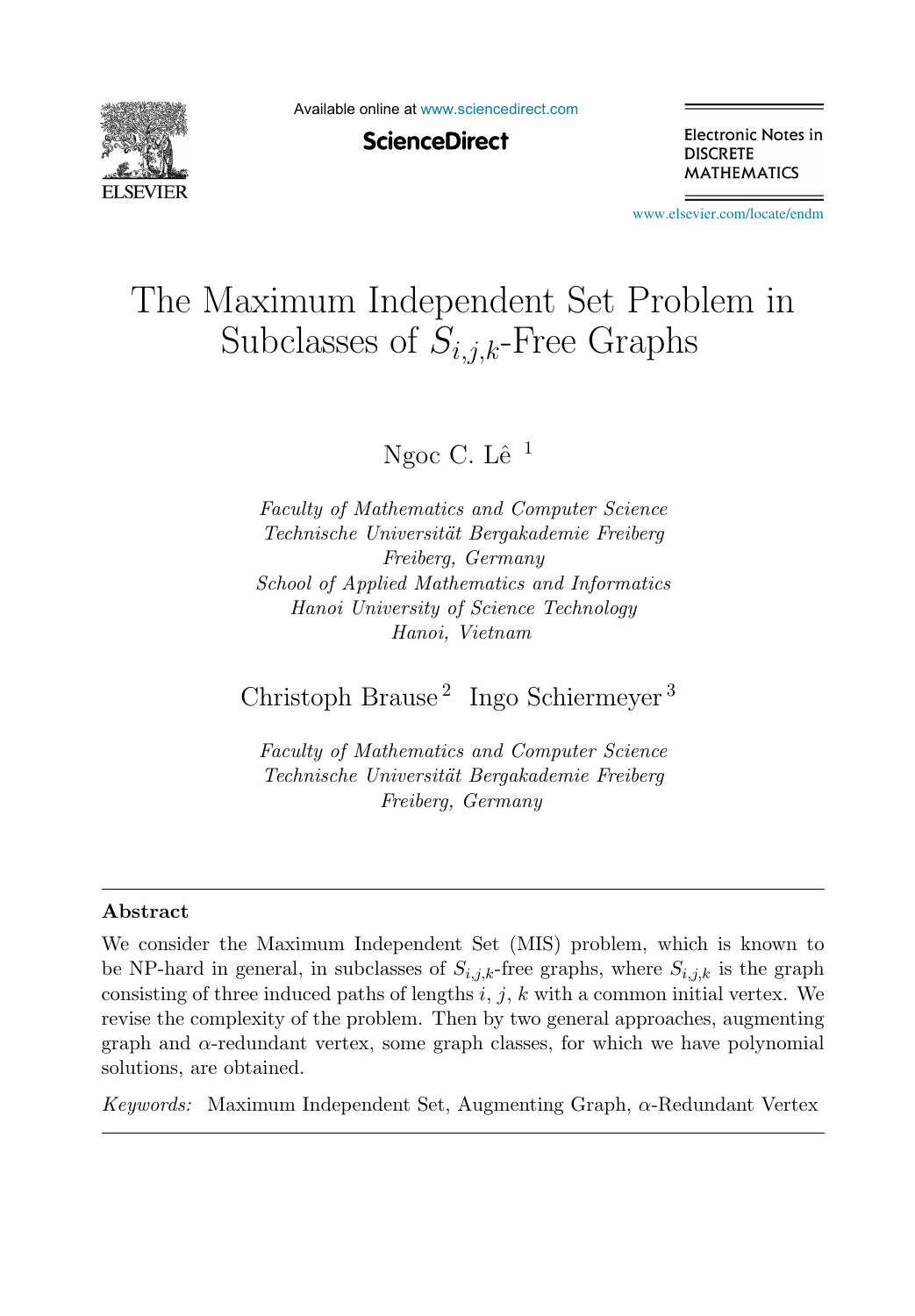# **1 Introduction**

In this paper, we consider the problem in hereditary graph classes, more precisely, under forbidden induced subgraph conditions. Graph classes, for which the problem is known to be NP-hard, are called MIS-hard. Classes, for which we have a polynomial solution for the problem, are called MIS-easy. Alekseev [\[1\]](#page-5-0) observed the following result.

**Theorem 1.1** [\[1\]](#page-5-0) Given a finite graph set F, let X be a hereditary graph class such that every graph of X is F-free. If  $\mathcal{F} \cap \mathcal{S} = \emptyset$ , where S is the graph class in which every connected component of every graph is of the form  $S_{i,j,k}$ , then  $X$  is MIS-hard.

For a single forbidden subgraph, Alekseev [\[2\]](#page-5-0) showed that  $S_{1,1,2}$ -free graph class is MIS-easy. So far, in the case  $i, j, k \ge 1$  and  $i + j + k \ge 5$ , there exists the MIS-easiness only for subclasses of  $S_{i,j,k}$ -free graphs. Some examples are  $(S_{1,2,5}, \text{banner})$ -free graphs [\[10\]](#page-6-0) and subclasses of  $S_{1,2,2}$ -free graphs and  $S_{2,2,2}$ -free graphs [\[9\]](#page-6-0). It motivates us to investigate on subclasses of  $S_{i,j,k}$ -free graphs.

# **2 Augmenting Graph**

Augmenting graph is a general technique to solve the MIS problem and can be described as follows. Given a graph  $G$  and an independent set  $S$ , a bipartite graph  $H = (W, B, E)$  is called augmenting for S if (i)  $W \subset S$ ,  $B \subset V(G) \backslash S$ , (ii)  $N(B) \cap (S \backslash W) = \emptyset$ , and (iii)  $|B| > |W|$ .

**Theorem 2.1** [\[8\]](#page-6-0) An independent set S in a graph G is maximum if and only if there is no augmenting graph for S.

This theorem suggests the following general approach to find a maximum independent set in a graph  $G$ . Starting with any independent set  $S$  (may be empty) in G, as long as S admits an augmenting graph  $H$ , apply  $H$ augmentation to S. Clearly, the problem of finding augmenting graphs is generally NP-hard, as the MIS problem is NP-hard. For a polynomial time solution for some graph class, one has to solve the two following problems:

**(P1)** Find a complete list of augmenting graphs in the class under consideration.

<sup>1</sup> Email: lechingoc@yahoo.com

<sup>2</sup> Email: brause@math.tu-freiberg.de

<sup>3</sup> Email: ingo.schiermeyer@tu-freiberg.de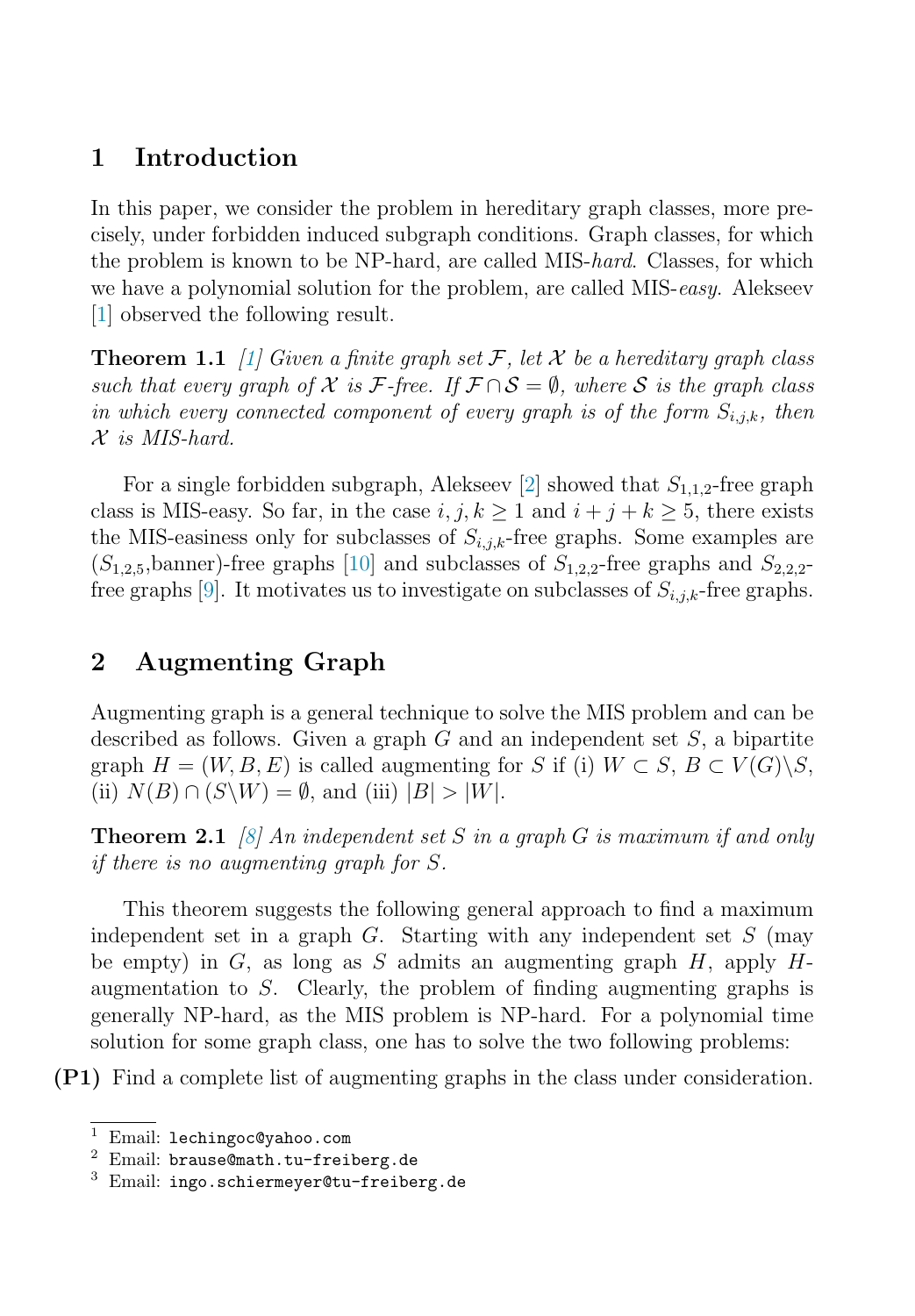**(P2)** Develop polynomial time algorithms for detecting all augmenting graphs in the class.

Let apple<sub>p</sub> denote the graph consisting of a chordless cycle of length  $p$  and an induced path of length  $k$  having one end-vertex in common with the cycle. In the case  $p = 4$ , we call it banner<sub>k</sub> and in the case  $k = 1$ , we write simply apple<sub>p</sub>. A graph G is an  $(k, m)$ -extended-chain if G is a tree and contains two vertices a, b such that there exists an induced path  $P \subset G$  connecting a, b, every vertex of  $G - P$  is of distance at most  $k - 1$  from either a or b, and every vertex of  $G - P$  has no neighbor in P except possibly a or b and every vertex of G is of degree at most  $m-1$ . We extend Theorem 4.8 in [\[8\]](#page-6-0) to the following result.

**Lemma 2.2** For any three integers k,l, and m such that  $4 \leq 2k \leq l$  and  $m \geq 3$ , in  $(S_{2,2k,l}, apple<sub>4</sub><sup>l</sup>, apple<sub>6</sub><sup>l</sup>,...,apple<sub>2k+2</sub><sup>l</sup>, K_{1,m})$ -free graphs, there are only finitely many minimal augmenting graphs which are neither augmenting  $(2k,m)$ -extended-chains nor apple<sub>2p</sub>. Moreover, if H is of the form augmenting  $(2k, m)$ -extended-chain, then every white vertex is of degree two.

Note that we can always find augmenting graphs belonging to some finite set in polynomial time. Concerning the case an augmenting graph  $H$  contains a vertex of degree large enough, Dabrowski et al. [\[5\]](#page-5-0) proved that H must contain an induced  $K_{m,m}$  or a tree<sub>m</sub>, where tree<sub>m</sub> is the graph consisting of m  $P_3$ 's sharing an end-vertex. For the first case, using the concept of redundant sets of Lozin and Milanič, we obtain the following result.

**Lemma 2.3** In (banner<sub>2</sub>,  $K_{3,m} - e$ ,  $M_m$ )-graphs, the problem of finding a minimal augmenting graph containing an induced  $K_{m,m}$  is polynomially reducible to the problem of finding an augmenting graph of the form  $K_{m,m+1}$ .

Remind the result of Hertz and Lozin [\[8\]](#page-6-0) that augmenting graphs of the form  $K_{m,m+1}$  can be found in banner<sub>2</sub>-free graphs polynomially. Then we extend Theorem 2 in [\[7\]](#page-5-0) to obtain the following result.

**Lemma 2.4** Given integers l and m, where l is even, an  $(S_{2,l,l}, \text{banner}_l, R_l^1, R_l^2)$  $R_l^3, R_l^4, R_l^5$ )-free graph G, and an independent set S in G, one can determine whether S admits an augmenting  $(l, m)$ -extended-chain or an augmenting apple in polynomial time.

Together with previous observations, it leads us to the following results.

**Theorem 2.5** Given three integers k,l, and m such that  $4 \leq 2k \leq l$ , the fowllowing graph classes are MIS-easy: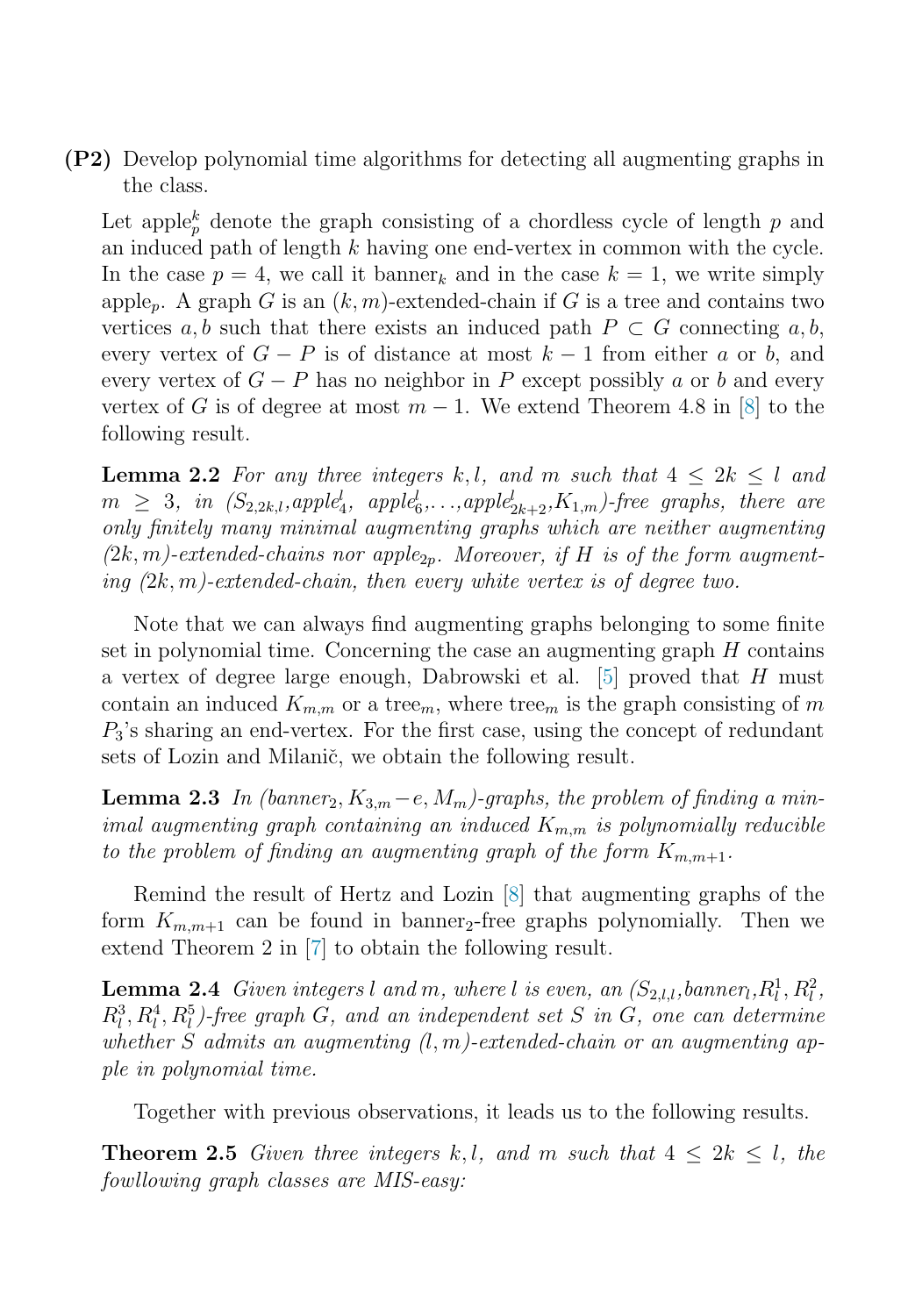

Fig. 1.  $R_l^1, \ldots, R_l^5, M_m$ , and  $K_{3,m} - e$ 

- (i)  $(S_{2,k,l}, banner, apple_6^l, apple_8^l, \ldots, apple_{2k+2}^l, R_l^1, R_l^2, R_l^3, R_l^4, R_l^5, K_{m,m}, tree_m)$ free graphs and
- (ii)  $(S_{2,k,l}, banner_2, apple_6^l, apple_8^l, \ldots, apple_{2k+2}^l, R_l^1, R_l^2, R_l^3, R_l^4, R_l^5, K_{3,m-e}, M_m, tree_m)$ free graphs.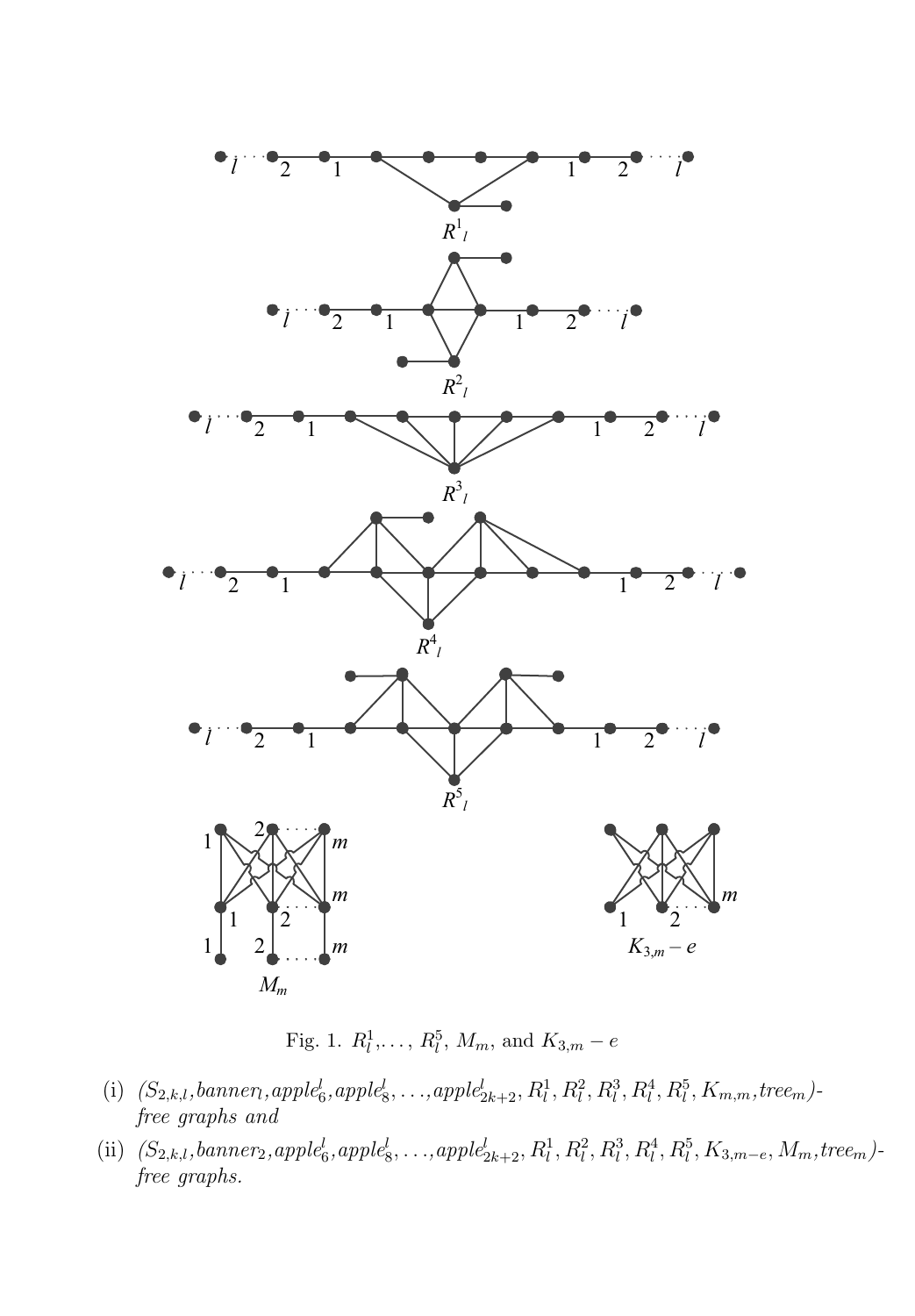**Corollary 2.6** Given three integers k, l, m, the following graph classes are MIS-easy:

- (i)  $(S_{1,k,l}, banner, apple_6^l, apple_8^l, \ldots, apple_{2k+2}^l, R_l^2, K_{m,m}, tree_m)$ -free graphs,
- (ii)  $(S_{1,k,l}, banner_2, apple_6^l, apple_8^l, \ldots, apple_{2k+2}^l, R_l^2, K_{3,m-e}, M_m, tree_m)$ -free graphs,
- (iii)  $(S_{2,2,l}, banner_l, R_l^3, R_l^4, R_l^5, K_{m,m}, tree_m)$ -free graphs, and
- (iv)  $(S_{2,2,l}, \text{banner}_2, R_l^3, R_l^4, R_l^5, K_{3,m-e}, M_m, \text{tree}_m)$ -free graphs.

These results are generalizations of similar results for  $(P_l, K_{m,m}, \text{tree}_m)$ -free graphs [\[5\]](#page-5-0),  $(S_{1,2,l}$ , banner,  $K_{1,m}$ )-free graphs and  $(S_{1,2,3,l}$ , banner,  $K_{1,m}$ )-free graphs [\[8\]](#page-6-0),  $(P_5, K_{2,m} - e)$ -free graphs [\[3\]](#page-5-0), and  $(P_5, K_{3,3} - e)$ -free graphs [\[6\]](#page-5-0). In [\[5\]](#page-5-0), the authors also described the methods of finding minimal augmenting graphs containing a tree<sub>m</sub> in  $S_{1,1,3}$ -free graphs, which leads us to the following result.

**Theorem 2.7** The  $(S_{1,1,3}, \text{banner}_2, K_{3,m} - e, \text{tree}_m)$ -free graph class is MISeasy.

## **3** α**-Redundant Vertex**

A vertex is called  $\alpha$ -redundant if its removal does not change the independence number [\[4\]](#page-5-0). Consider an induced  $S_{i,j,k}$  in an  $S_{i+1,j,k}$ -free graph, where  $1 \leq i \leq$ j, k; a is the vertex of degree three; and  $(a = b_0, b_1, \ldots, b_i)$  is the path of length i, we argue that  $b_{i-1}$  is  $\alpha$ -redundant and can be removed from the graph. Using this argument consecutively on results mentioned in the previous section, we obtain the following theorem.

**Theorem 3.1** Given two integers  $k, m$ , the following graph classes are MISeasy:

- (i)  $(S_{2,2,5}, banner, apple_5,...,apple_8)$ -free graphs,
- (ii)  $(S_{3,3,5}, \text{banner}, \text{apple}_5, \ldots, \text{apple}_9)$ -free graphs,
- (iii)  $(S_{2,2,k}, \text{banner}, \text{apple}_5, \ldots, \text{apple}_{k+3}, \text{tree}_m)$ -free graphs,
- (iv)  $(S_{3,3,k}, banner,apple_5,...,apple_{k+4},tree_m)$ -free graphs,
- (v)  $(S_{2,k,k}, R_k^2, banner, apple_5, \ldots, apple_{k+3}, tree_m)$ -free graphs,
- (vi)  $(S_{3,k,k}, R_k^2, banner, apple_5, \ldots, apple_{k+4}, tree_m)$ -free graphs, and
- (vii)  $(S_{k,l,l},apple_3,\ldots,apple_{k+l+1})$ -free graph.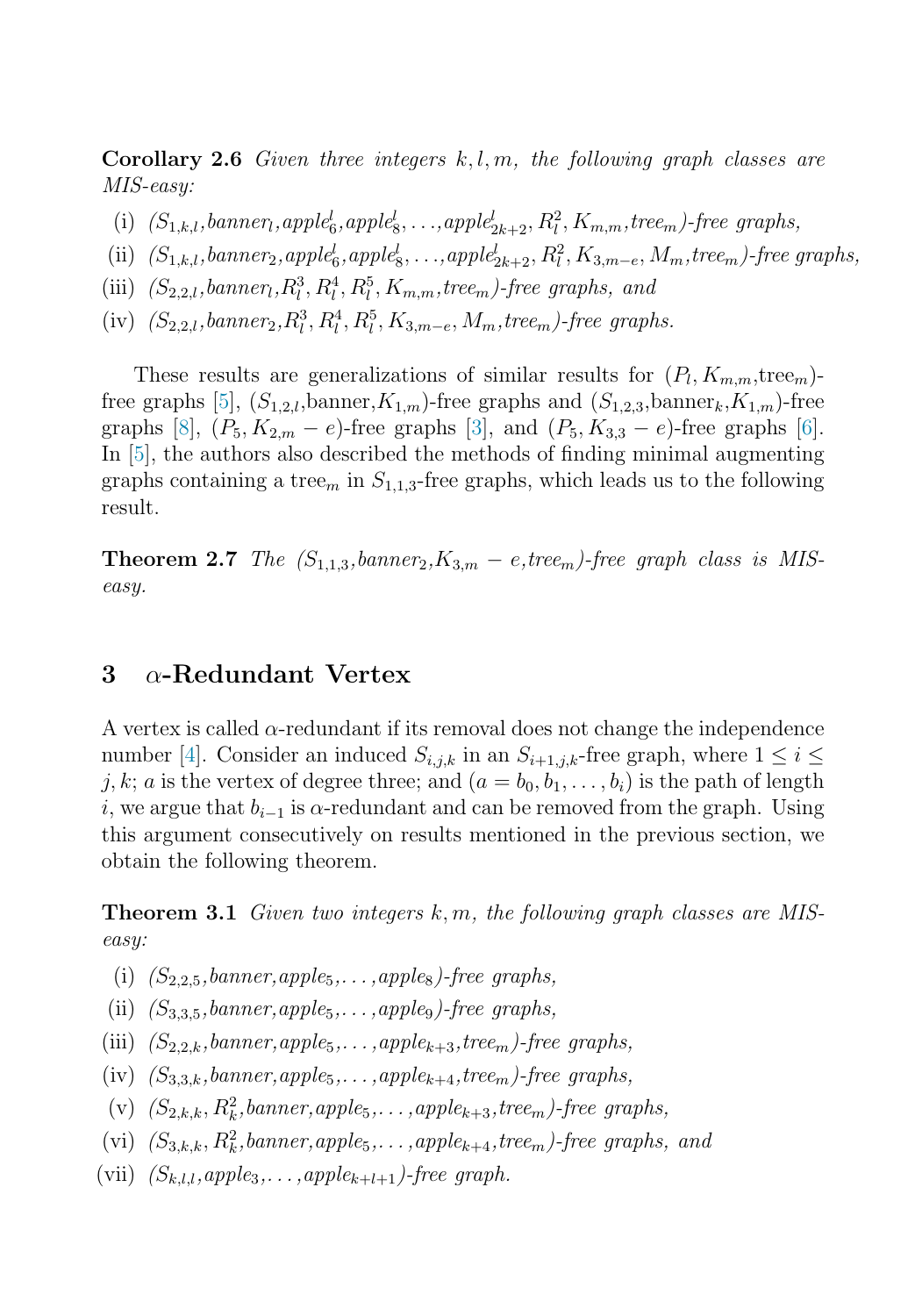### <span id="page-5-0"></span>**4 Conclusion**

Nearly two decades after the MIS-easiness has been showed for claw-free  $(S_{1,1,1}$ -free) graphs independently in 1980 by Minty [\[12\]](#page-6-0) and Sbihi [\[13\]](#page-6-0), Alekseev [2] has shown a similar result for fork-free  $(S_{1,1,2}$ -free) graphs. So far, there exists no further result for  $S_{i,j,k}$ -free graphs in the case  $i, j, k \geq 1$  and  $i + j + k \geq 5$  but only in subclasses [\[9,10\]](#page-6-0).

It is also worth to notice that Minty, Sbihi, Alekseev, and Lozin and Milanič also used augmenting graph for their proofs. By this technique, we have obtained polynomial solutions for some subclasses of  $S_{1,1,3}$ -free,  $S_{2,k,l}$ free graphs. Then these results have been extended to  $S_{2,2,k}$ -free,  $S_{3,3,k}$ -free,  $S_{2,k,k}$ -free,  $S_{3,3,k}$ -free,  $S_{3,k,k}$ ,  $S_{k,l,k}$ -free graphs by  $\alpha$ -redundant vertex technique. To the best of our knowledge, there are still not many results in these areas. These results also extend previous work of several authors.

### **References**

- [1] Alekseev, V. E., *On the Local Restrictions Effect on the Complexity of Finding the Graph Independence number* Combinatorial-algebraic Methods in Applied Mathematics, Gorkiy University, (1983) 3–13, in Russian
- [2] Alekseev, V. E., *A Polynomial Algorithm for Finding Maximum Independent Sets in Fork-free Graphs* Discrete Anal Operation Research Serie 1, (1999) 3–19, in Russian.
- [3] Boliac, R., and Lozin, V. V., *An Augmenting Graph Approach to the Stable Set Problem in* P5*-free Graphs* Discrete Applied Mathematics **131:3**, (2003) 567–575.
- [4] Brandst¨adt, A., and Hammer, P. L., *A Note on* α*-redundant Vertices in Graphs* Discrete Applied Mathematics 108:3, (2001) 301–308.
- [5] Dabrowski, K. K., de Werra, D., and Lozin, V. V., *Combinatorics and Algorithms for Augmenting Graphs* preprint (2014) URL: [http://arxiv.org/abs/1410.8774.](http://arxiv.org/abs/1410.8774)
- [6] Gerber, M. U., Hertz, A., and Schindl, D., P5*-free Augmenting Graphs and the Maximum Stable Set Problem* Discrete Applied Mathematics **132:1–3**, (2004) 109–119.
- [7] Hertz, A., Lozin, V. V., and Schindl, D., *Finding Augmenting Chains in Extensions of Claw-free Graphs* Information Processing Letters **86:3**, (2003) 311–316